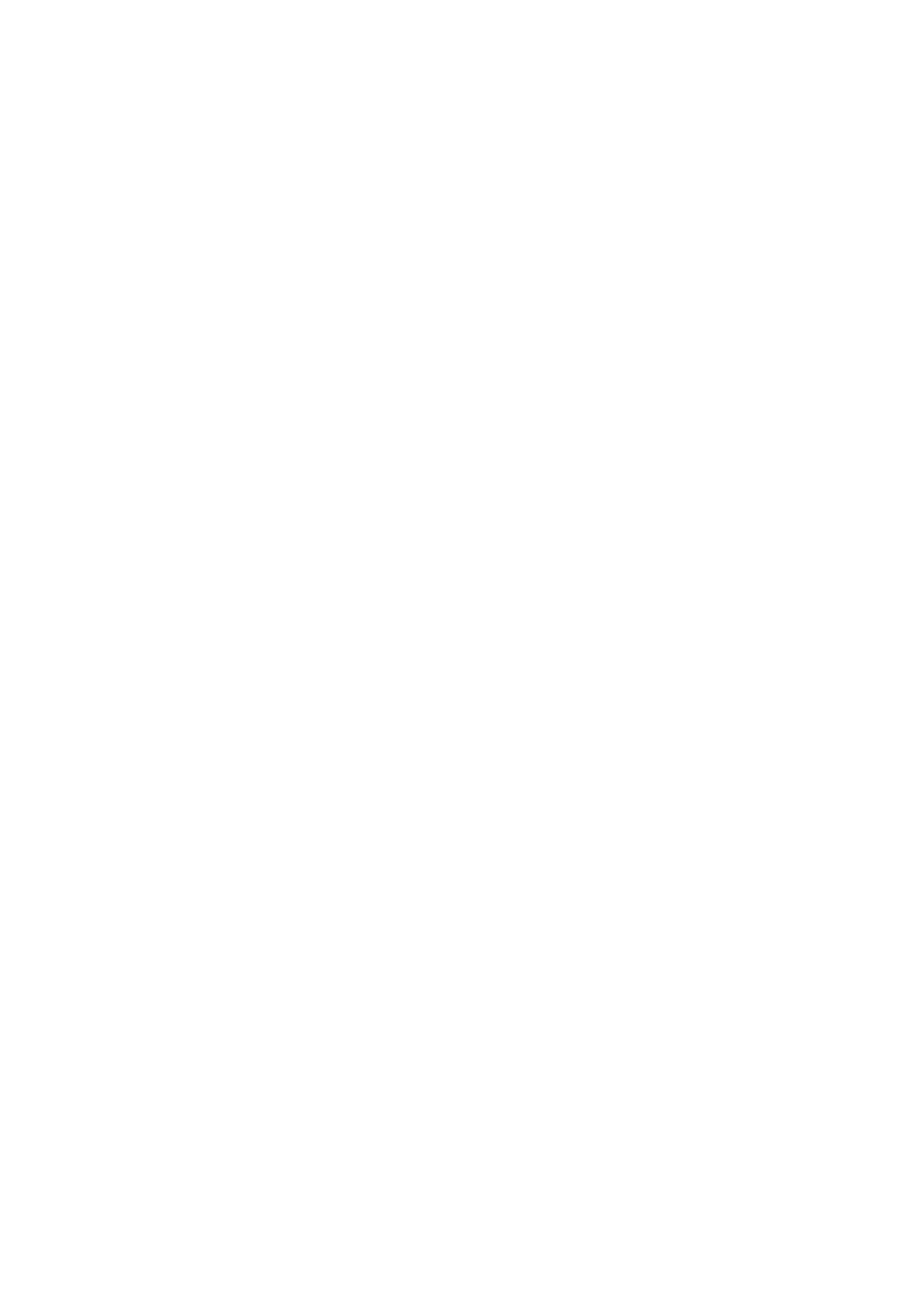#### *European Journal of Science and Theology*

**Editor-in-Chief:**  Dr. **Iulian Rusu** 'Gh. Asachi' Technical University of Iasi

#### *EDITORIAL ADVISORY BOARD*

Prof. **Anton Adămuţ** 'Al. I. Cuza' University of Iasi, Romania

Prof. **Ahmet Aktaş** Akdeniz University, Turkey

Prof. **Edward Joseph Alam** Notre Dame University, Lebanon

Prof. **Evgeny Arinin** Vladimir State University, Russia

Prof. **Linos Benakis** Academy of Athens, Greece

Prof. **Daniel Keith Brannan** Abilene Christian University, USA

Prof. **Romeo Cioara** Transilvania University of Brasov, Romania

Dr. **Tudor Ciuhodaru** Apollonia University, Romania

Dr. **Guy Clicqué** University Erlangen-Nuremberg, Germany

Dr. **Mihail Liviu Craus** JINR Dubna, Russia

Dr. **Oana Cuzman** ICVBC-CNR, Italy

Prof. **Rodica Diaconescu** 'Gh. Asachi' Technical University of Iasi, Romania

Prof. **Milan Dimitrijević** Belgrade Astronomical Observatory, Serbia

Prof. **Cornel du Toit** University of South Africa, South Africa

Dr. **Steffen Ducheyne** Vrije Universiteit Brussel, Belgium

Prof. **Maria Gavrilescu** 'Gh. Asachi' Technical University of Iasi, Romania

Prof. **Petar Grujić** Institute of Physics, Serbia

Prof. **Viorel Guliciuc** 'Stefan cel Mare' University of Suceava, Romania Dr. **Alfred Kracher** Iowa State University, USA

Fr. Prof. **Javier Leach** Universidad Complutense de Madrid, Spain

Prof. **Slavomir Magál** University of SS. Cyril and Methodius, Slovakia

Prof. **Nicoleta Melniciuc** 'Al. I. Cuza' University of Iasi, Romania

Prof. **Arkadiusz Modrzejewski** University of Gdansk, Poland

Prof. **Alexei Nesteruk** University of Portsmouth, UK

Prof. **Argyris Nicolaidis** University of Thessaloniki, Greece

Prof. **Basarab Nicolescu** Université Paris 6, France

Dr. **Jesús Romero Moñivas** Complutense University of Madrid, Spain

Dr. **Anne Runehov** Copenhagen University, Denmark

**Ana Rusu** 'Al. I. Cuza' University of Iasi, Romania

Fr. Prof. **Viorel Sava** 'Al. I. Cuza' University of Iasi, Romania

Dr. **Manzoor Shah** University of Kashmir, India

Prof. **Einar Strumse** Lillehammer University College, Norway

Dr. **Mincong Tang** Beijing Jioatong University, China

Dr. **Alexandru Tofan** 'Al. I. Cuza' University of Iasi, Romania

Dr. **Maxim Trushin** Kazan Federal University, Russia

Fr. Dr. **Dumitru Vanca** University of Alba Iulia, Romania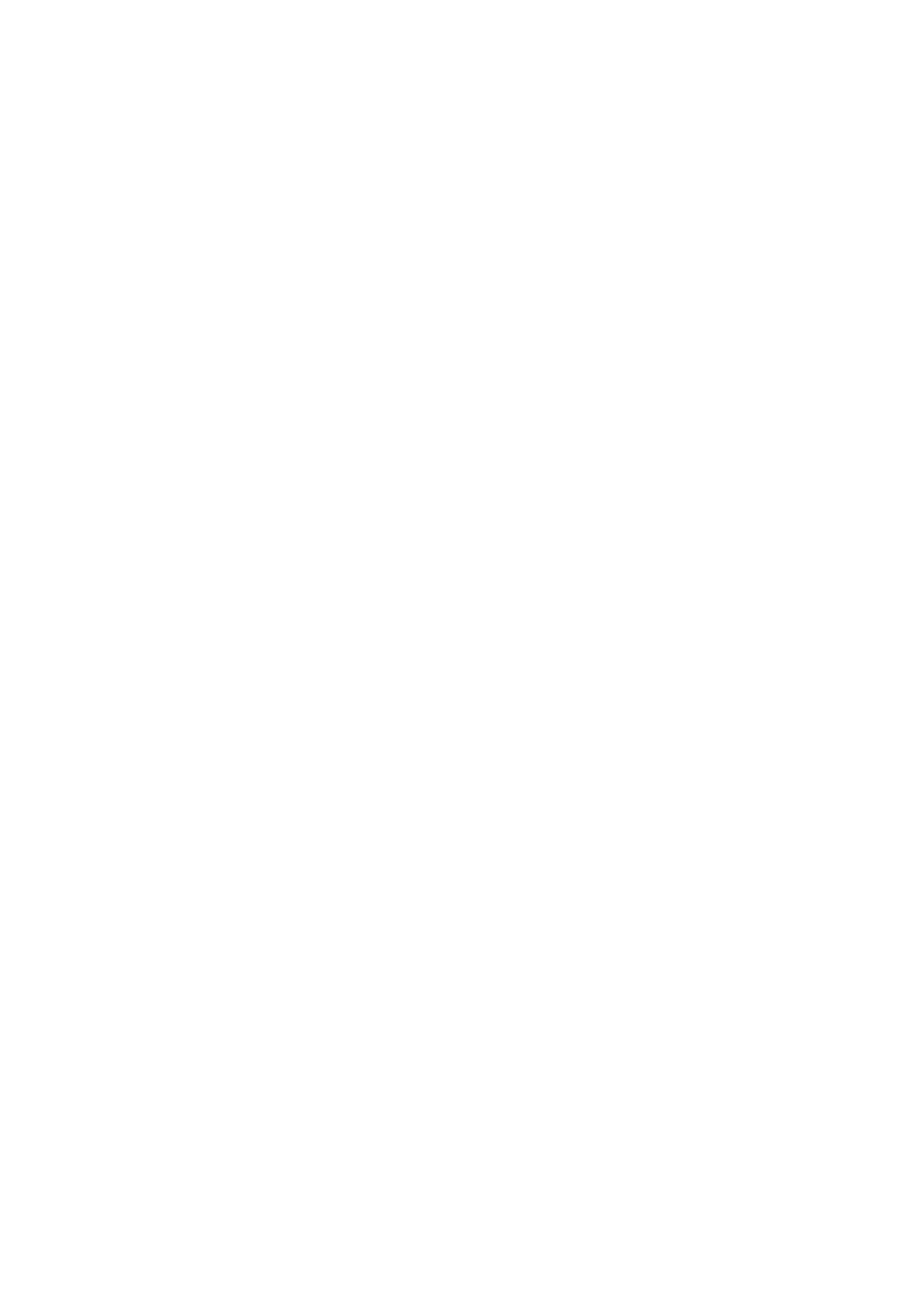*\_\_\_\_\_\_\_\_\_\_\_\_\_\_\_\_\_\_\_\_\_\_\_\_\_\_\_\_\_\_\_\_\_\_\_\_\_\_\_\_\_\_\_\_\_\_\_\_\_\_\_\_\_\_\_\_\_\_\_\_\_\_\_\_\_\_\_\_\_\_\_\_\_*

### **CONTENTS** \_\_\_\_\_\_\_\_\_\_\_\_\_\_\_\_\_\_\_\_\_\_\_\_\_\_\_\_\_\_\_\_\_\_\_\_\_\_\_\_\_\_\_\_\_\_\_\_\_\_\_\_\_\_\_\_\_\_\_\_\_\_\_\_\_\_\_\_\_\_\_\_\_

#### **REGULAR PAPERS**

| The relationship between Science and religion in the Copernicus centre<br>in Krakow (Michael Heller, Józef Życiński and others)                                               |              |
|-------------------------------------------------------------------------------------------------------------------------------------------------------------------------------|--------------|
|                                                                                                                                                                               | $\mathbf{1}$ |
| The classical tafsir works of both Shias and Sunnis on the interpretation<br>of the mustaqarr and mustawda'                                                                   | 13           |
| Receptive conflict of the novel 'The Idiot' by F.M. Dostoevsky in the<br>context of the novel 'The brothers Karamazov'                                                        | 23           |
| Religion, Science, and culture on human origins                                                                                                                               | 29           |
| Kierkegaard's existential ellipse of truth                                                                                                                                    | 43           |
| Family in the context of ensuring demographic security of Russian<br>society: methodological research directions<br>Anna Vladimirovna Vereshchagina, Sergey Ivanovich Samygin | 53           |
| Turing and the face of the Universe                                                                                                                                           | 65           |
| Public sphere and new media<br>Vladimirovna Kurysheva and Maria Olegovna<br>Yulia                                                                                             | 73           |
| Rediscovering civil 'religious virtues' in the age of extremism                                                                                                               | 83           |
| The unity of God's people: The Two Witnesses in Revelation 11.3-14                                                                                                            | 95           |
| 'The believer': Formation of the term in the Russian context                                                                                                                  | 107          |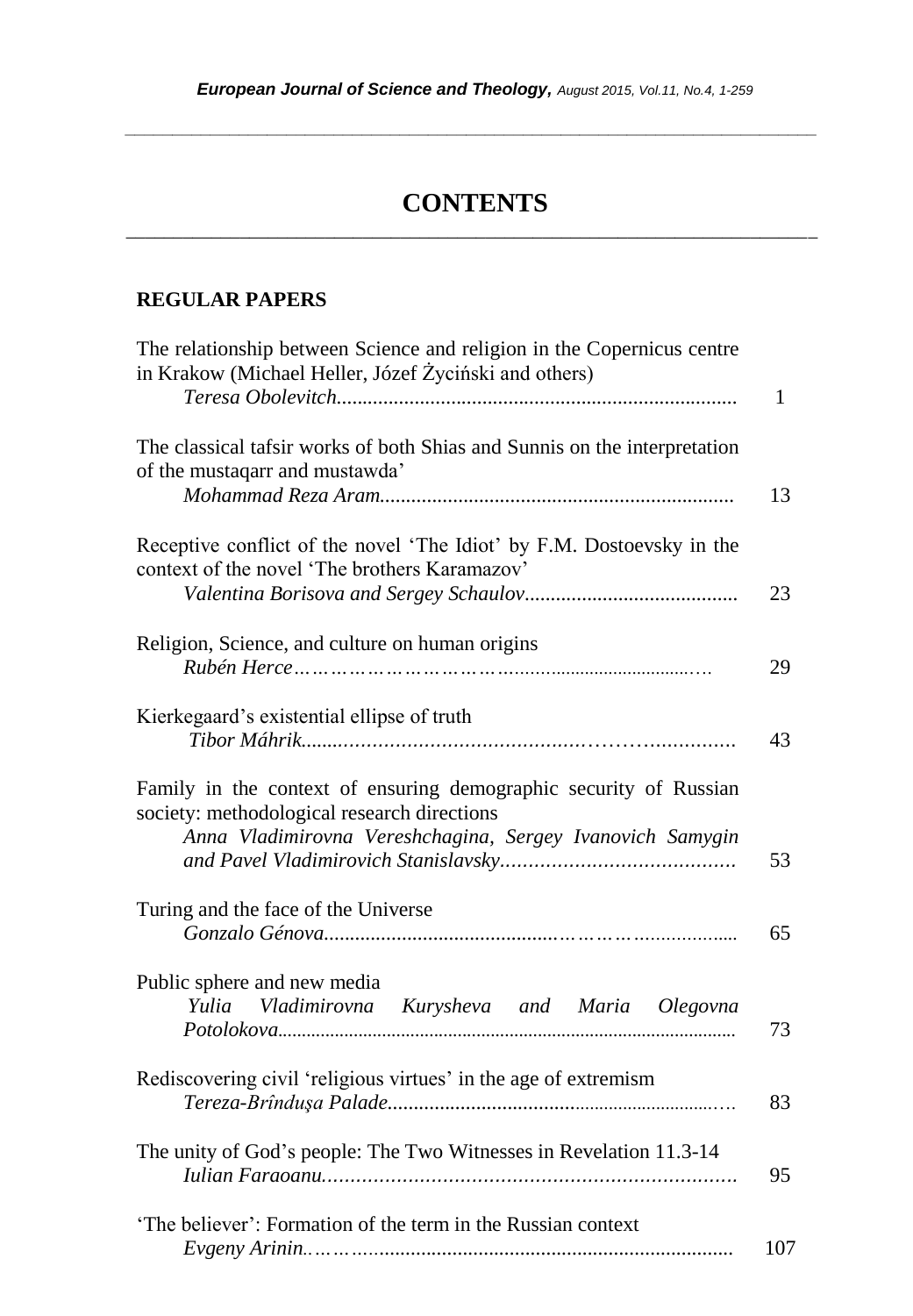| Blog role in consolidating the image of the candidate for European<br>Parliament elections                                                                                                      | 117 |
|-------------------------------------------------------------------------------------------------------------------------------------------------------------------------------------------------|-----|
| Substantive and technological modernization of the process of training<br>the students who study as specialists in 'Special (Defectology)<br>Education'                                         |     |
|                                                                                                                                                                                                 | 131 |
| Religious route to happiness: insights from ancient Hindu scriptures                                                                                                                            | 139 |
| German and Yakut proverbs constituting ethnocultural knowledge of<br>man                                                                                                                        |     |
|                                                                                                                                                                                                 | 151 |
| On subtle distinctions between lingual communication and interlingual<br>miscommunication                                                                                                       |     |
| Vladimir Petrovich Nickolayev, Irina Andreyevna<br>Svintorzhitskaja, Irina Alekseyevna Bondar and Larisa Ivanovna                                                                               | 159 |
| The philokalic experience of deification (theosis) and the advaitic<br>experience of non-duality (brahmanubhava): a definition of spirituality<br>in the horizon of the interreligious dialogue | 169 |
| Key philosophical-theological concepts of Søren Kierkegaard in the<br>work of Paul Tillich                                                                                                      | 179 |
| Islam and modernism in Kazakhstan: Mashkur Zhusup's religious<br>views                                                                                                                          |     |
| Almasbek Duisenbekovich Shagirbayev, Kerim Shamsheddin<br>Tursynovich, Alay Adilbayev Shaikimovich and Bakhitzhan                                                                               | 189 |
| Drag race: 5-100-2020 National Program<br>Dmitry Rodionov, Elena Yaluner and Olga Kushneva                                                                                                      | 199 |
| Origins of multiculturalism in Kazakhstan (the example of South<br>Kazakhstan region)                                                                                                           |     |
| Altynay Mustafayevna Kadyraliyeva, Azhar Kuanyshbekovna<br>Zholdubaeva, Asem Mukhanbet and Asia Gubashevna                                                                                      | 213 |
| Spiritual orientations of Russians in the age of the Internet: results of a<br>national sociological research                                                                                   |     |
| Elena Victorovna Brodovskaya, Anna Yurievna Dombrovskaya                                                                                                                                        | 225 |